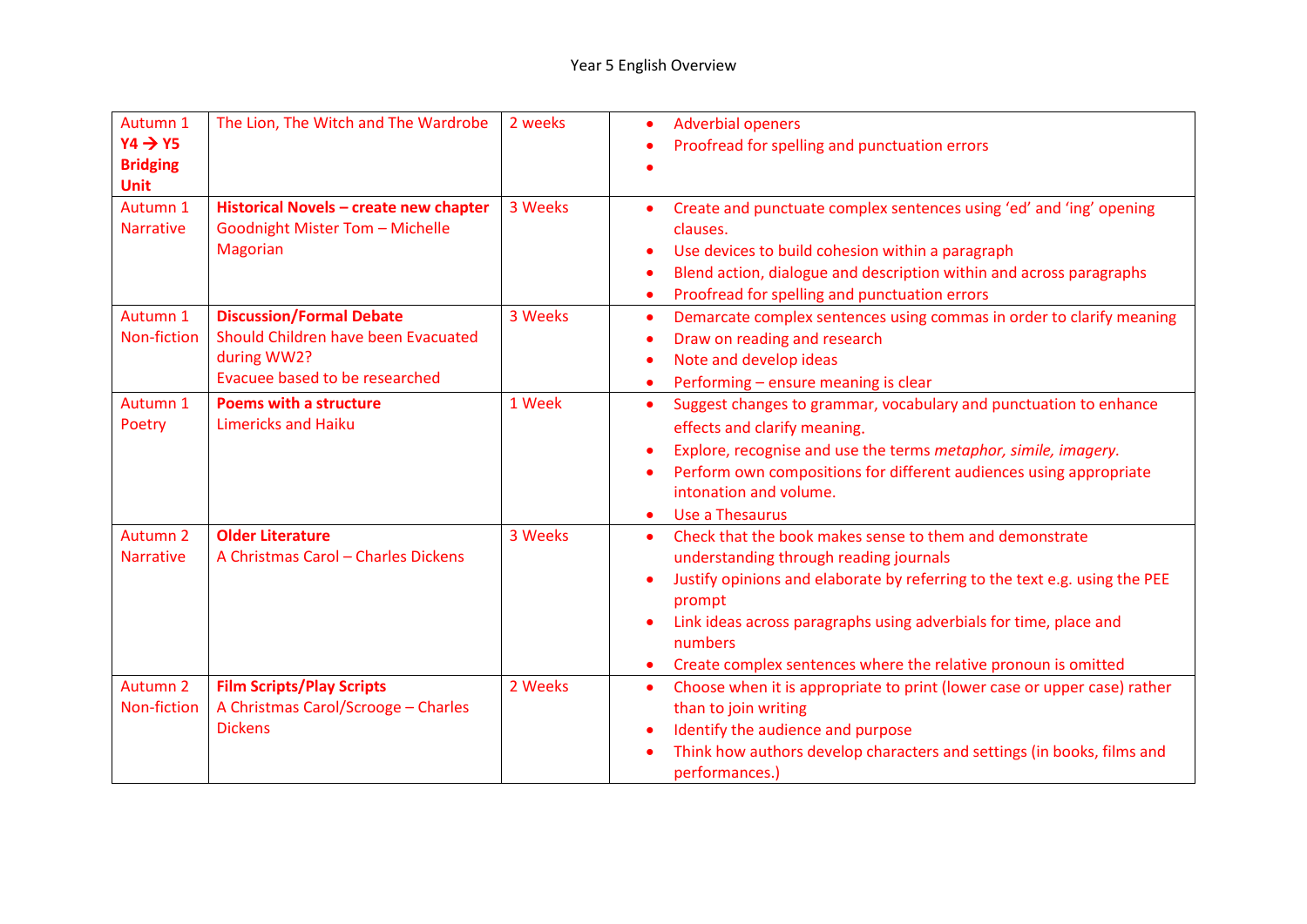|                                           |                                                                                                                                    |           | Use the first three or four letters of a word to check spelling, meaning or<br>both of these in a dictionary                                                                                                                                                                                                                                                                                                                                       |
|-------------------------------------------|------------------------------------------------------------------------------------------------------------------------------------|-----------|----------------------------------------------------------------------------------------------------------------------------------------------------------------------------------------------------------------------------------------------------------------------------------------------------------------------------------------------------------------------------------------------------------------------------------------------------|
| <b>Spring 1</b><br><b>Narrative</b>       | <b>Stories from other cultures</b><br>The Explorer - Katherine Rundell<br>Link to Around The World Geography<br><b>Topic</b>       | 3 Weeks   | Create complex sentences by using relative clauses with relative<br>pronouns<br>Infer characters feelings, thoughts and motives from their actions and justify<br>inferences with evidence<br>Suggest changes to grammar, vocabulary and punctuation to enhance<br>effects and clarify meaning.<br>Use suffixes -ate, -ise, -ify to convert nouns and adjectives into verbs                                                                        |
| <b>Spring 1</b><br>Non-<br><b>Fiction</b> | <b>Recounts and reports (including</b><br>formal reports)<br><b>Biography and News report</b><br>writing/recording - Space related | 2/3 Weeks | Use organisational and presentational devices e.g underlining, bullet<br>$\bullet$<br>points, headings<br>Through close reading of the text, re-read and read ahead to locate clues<br>and understanding<br>Scan for key words and text mark to locate key information                                                                                                                                                                             |
| <b>Spring 2</b><br>Non-<br><b>Fiction</b> | <b>Information Booklet with a range of</b><br>text types<br>Stone Age - Skara Brae                                                 | 3 Weeks   | Select the appropriate language and structure<br>$\bullet$<br>Use similar writing models<br>$\bullet$<br>Identify and use brackets to indicate parenthesis<br>Use expanded noun phrases to convey complicated information concisely<br>$\bullet$                                                                                                                                                                                                   |
| <b>Spring 2</b><br>Poetry                 | <b>Poems with figurative language</b><br>Selection from Ramshackle Rainbow:<br>Poems for Year 5 chosen by Pie Corbett              | 1 week    | Prepare poems to read aloud and perform, showing understanding through<br>$\bullet$<br>intonation, tone, volume and action so the meaning is clear to an audience.<br>Discuss and evaluate how authors use language including figurative language,<br>considering the impact on the reader.<br>Explore, recognise and use the terms metaphor, simile, imagery.<br>Explain the effect on the reader of the author's choice of language<br>$\bullet$ |
| <b>Summer 1</b><br><b>Narrative</b>       | <b>Novel on Theme</b><br>Kensuke's Kingdom - Michael<br>Morpurgo                                                                   | 3 Weeks   | Identify and use commas to indicate parenthesis<br>$\bullet$<br>Ensure consistent and correct use of tense throughout a piece of writing<br>Use different sentence structures with increasing control<br>Use commas to avoid ambiguity<br>$\bullet$                                                                                                                                                                                                |
| <b>Summer 1</b><br>Non-fiction            | <b>Magazine articles</b><br>Topical issue - climate change                                                                         | 3 Weeks   | Identify and use dashes to indicate parenthesis<br>$\bullet$<br>Choose when it appropriate to print (lower case or upper case)<br>$\bullet$<br>Explore, collect and use adverbs to indicate degrees of possibility<br>Explore, collect and use modal verbs to indicate degrees of possibility                                                                                                                                                      |